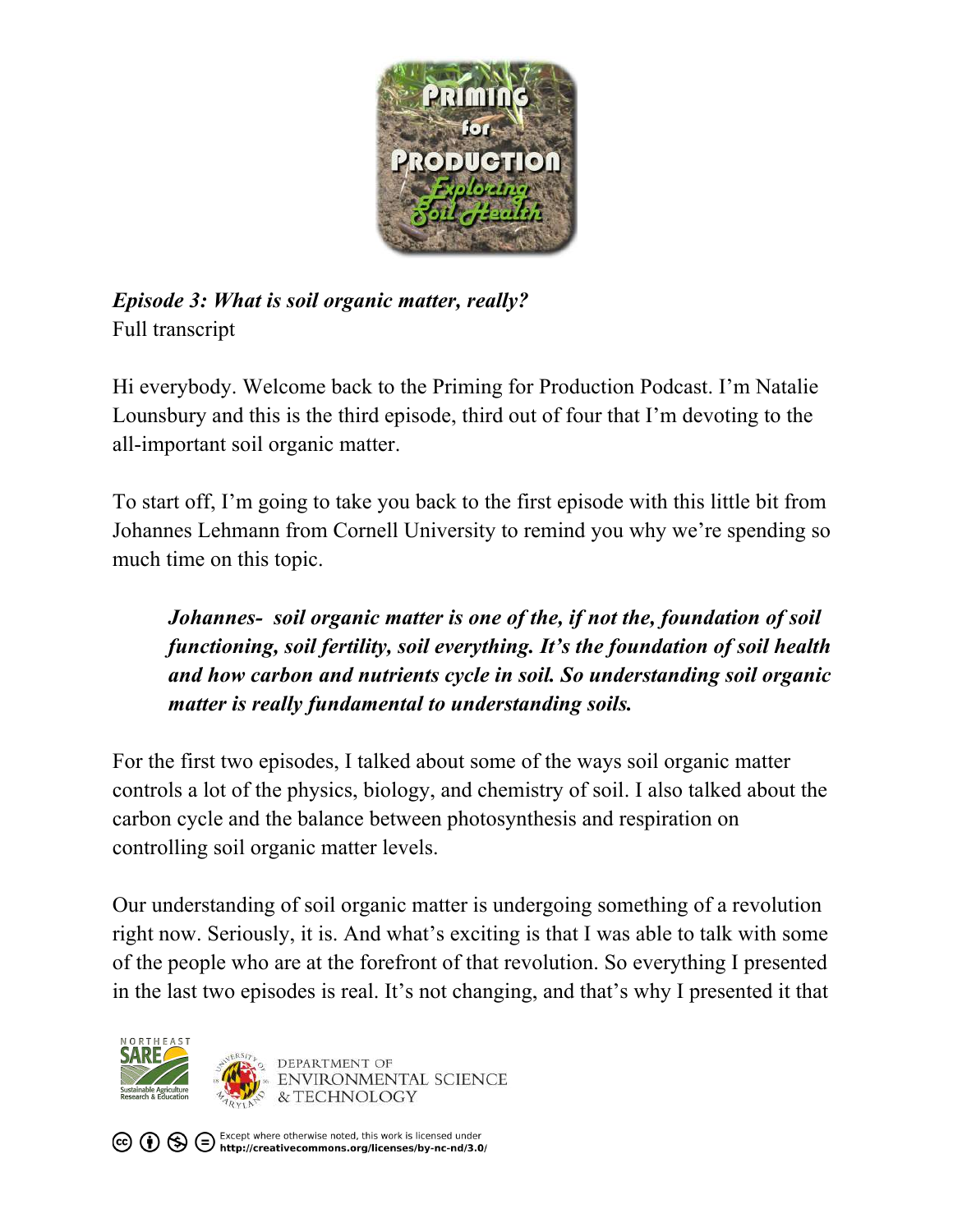way. Soil organic matter does all the things we always thought it did- it provides increased water holding capacity, resistance to compaction, better nutrient cycling and nutrient retention, all those good things. What is changing is our understanding of what soil organic matter actually *is—*on a molecular level—and why and how it sticks around in soils. This is important if we're now at a point where we recognize how important organic matter is and we want to build it. There's quite a bit of history and terminology in this episode, and I apologize for that in advance. If you don't want to listen to the entire episode, I'll give you the take home message right at the top that answers the question of what is soil organic matter?

*Johannes- Everything was a plant at some point. Some of it still looks like a plant, like a small leaf fragment, which is typically around 10, 20, 30% of the soil carbon. The rest was a microbe not too long ago, or will be a microbe not too long in the future. The soil organic matter is constantly transformed by microorganisms.*

This may be very different from what you've heard in the past about organic matter. I'm guessing that many of you associate organic matter with a word that I haven't yet uttered. It may have felt conspicuously absent, and that is **humus**. It's lovely, satisfying word, but what, really, is humus?

*Johannes- Humus is a term that was coined a few hundred years ago in the context of soil organic matter and was born out of the observation that one can extract quite a bit of brown substance from a peat when shaking it with a certain solution.* 

Rewind… What is he talking about? This is where the history comes into play. The year was 1786. Exciting discoveries like photosynthesis were fresh and new, and a curious scientist in Germany by the name of Francois Charles Achard decided to investigate peat in a bog and he observed that:

*Johannes- So experimentalists were obtaining this brown soup and they found that this has properties that they didn't expect it to have and generated a series of arguments that these brown substances extracted*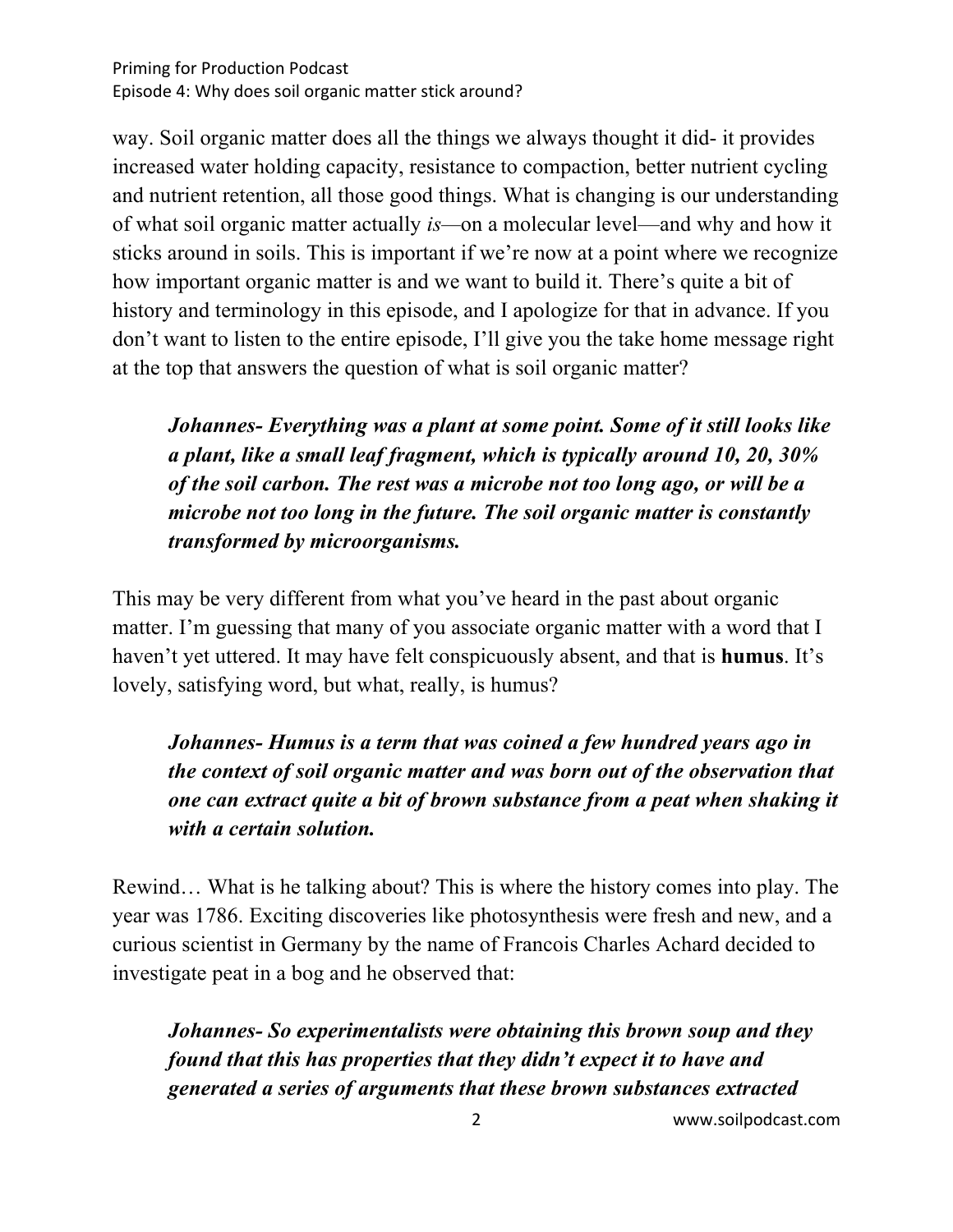*from soil would be humic substances and further classified… they came up with that term, humic substances further humic acids, fulvic acids, humins that can be obtained by various techniques from soil. You shake the soil with sodium hydroxide, which is a solution that has very very high pH*

I'm going to interrupt Johannes for a second here to make a couple of points. The pH we're talking about for this soil extraction is very high, extremely alkaline, like Drano. The mechanism is actually the same as Drano- you add this alkaline material to the organic junk like hair stuck in your pipes-- I know, gross-- and it dissolves it.

*Johannes: and by exposing the soil with sodium hydroxide, you deprotonate the organic matter and you make a lot of things soluble that would never be soluble in the soil solution. And then, you acidify it after you have extracted it out of the soil and that recombines the molecules in unexpected ways. And that product, that extraction product, is called humic substances.*

Are you having chemistry flashbacks? Nightmares? Don't worry about deprotonation and recombining molecules and all of that. The point here is that this extraction procedure changed the very nature of the organic substances in soil. They were basically creating a new organic product.

The problem is that for hundreds of years, it was assumed that what was extracted by these procedures was actually what was present in soil, that this WAS soil organic matter. Scientists thought plant materials going into the soil were transformed into humic substances or humus in the soil over time through a process called "humification" and then once they reached this humified state they kind of stayed that way, but what we're learning now is that a transformation was happening during the extraction itself.

*Ray- people thought that's what they had extracted out of the soil- turns out that's what they made with this very alkaline extract.*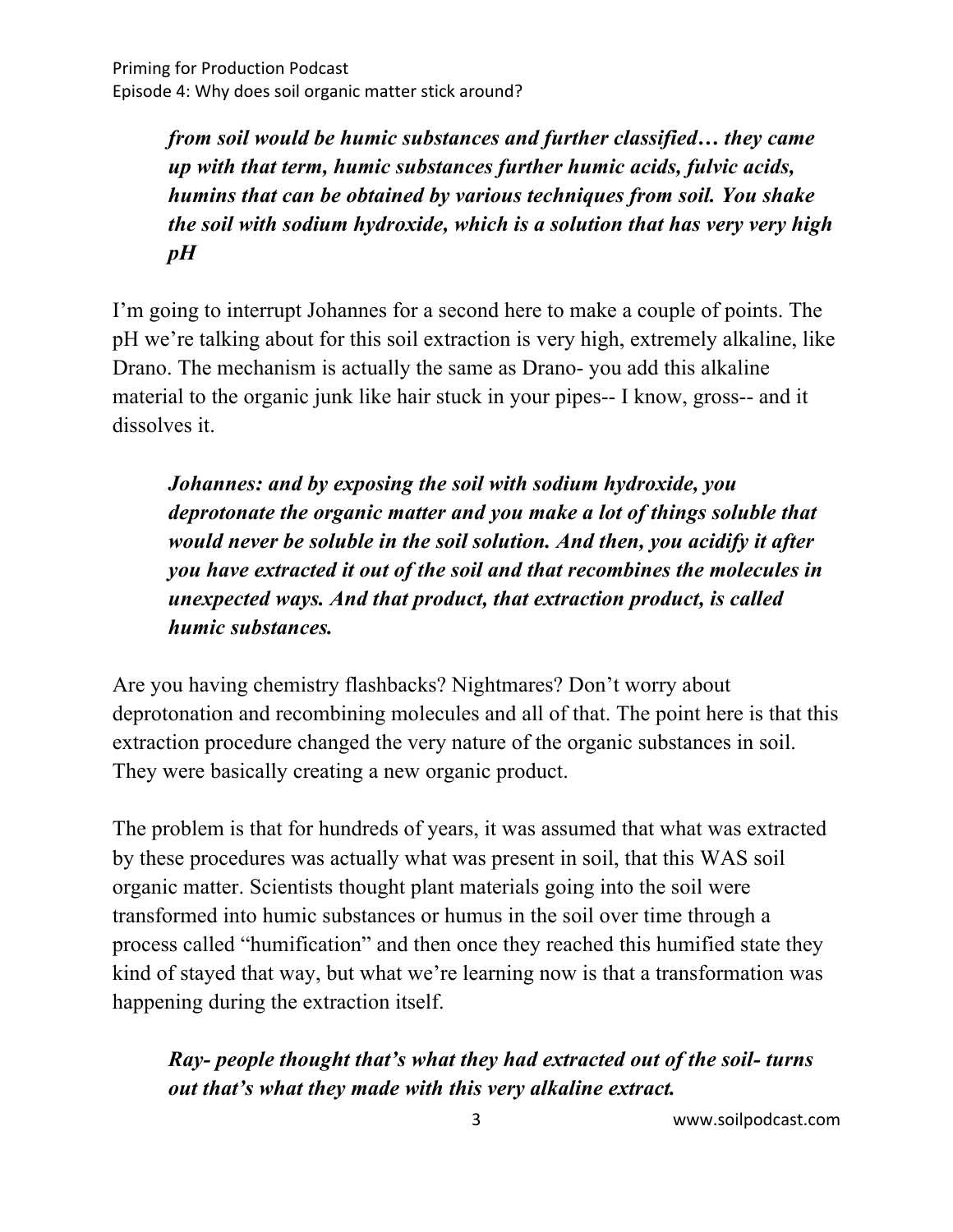That's Ray Weil, whom you'll remember from the last episodes, from the University of Maryland.

It's as if some scientists wanted to study hair, but instead of looking at hair straight off our heads, they obtained the glop from a pipe cleaned out with Drano, and then studied that. This seems silly to us because it would be easy to get real hair and look at it. The issue with looking at soil organic matter in its natural state is that it's hard to get at it—impossible until recently—without somehow extracting it first. So people extracted it, and what they ended up with through extraction was an altered material.

When I first learned about soil organic matter, I learned about humic substances. I'm sure many of you did, too. This is the model that existed in textbooks. It was really ingrained. I've spent a lot of time looking at factsheets, websites, and just about any place where there's a description of soil organic matter and I see references to humic substances or humic and fulvic acids all the time. When Ray was revising his textbook recently, he was forced to address changes in our understanding of soil organic matter.

*Ray- As you know I've just finished revising my textbook, and one of the things I had to make major changes to was the way I talked about organic matter and humus because there have been major advances that have been going on for probably 20 years, but most soil scientists and agriculturalists that really didn't get into the nitty gritty of the chemistry were still operating on concepts of organic matter that are probably half a century out of date.*

There were certain notions about the properties of these extracted humic substances that shaped what we believed about soil organic matter for generations. Because of what they were extracting, people thought that there were these longlasting, large, stable, compounds that organisms wouldn't consume and that this is why carbon persisted in soil for such a long time. A word you'll hear a lot if you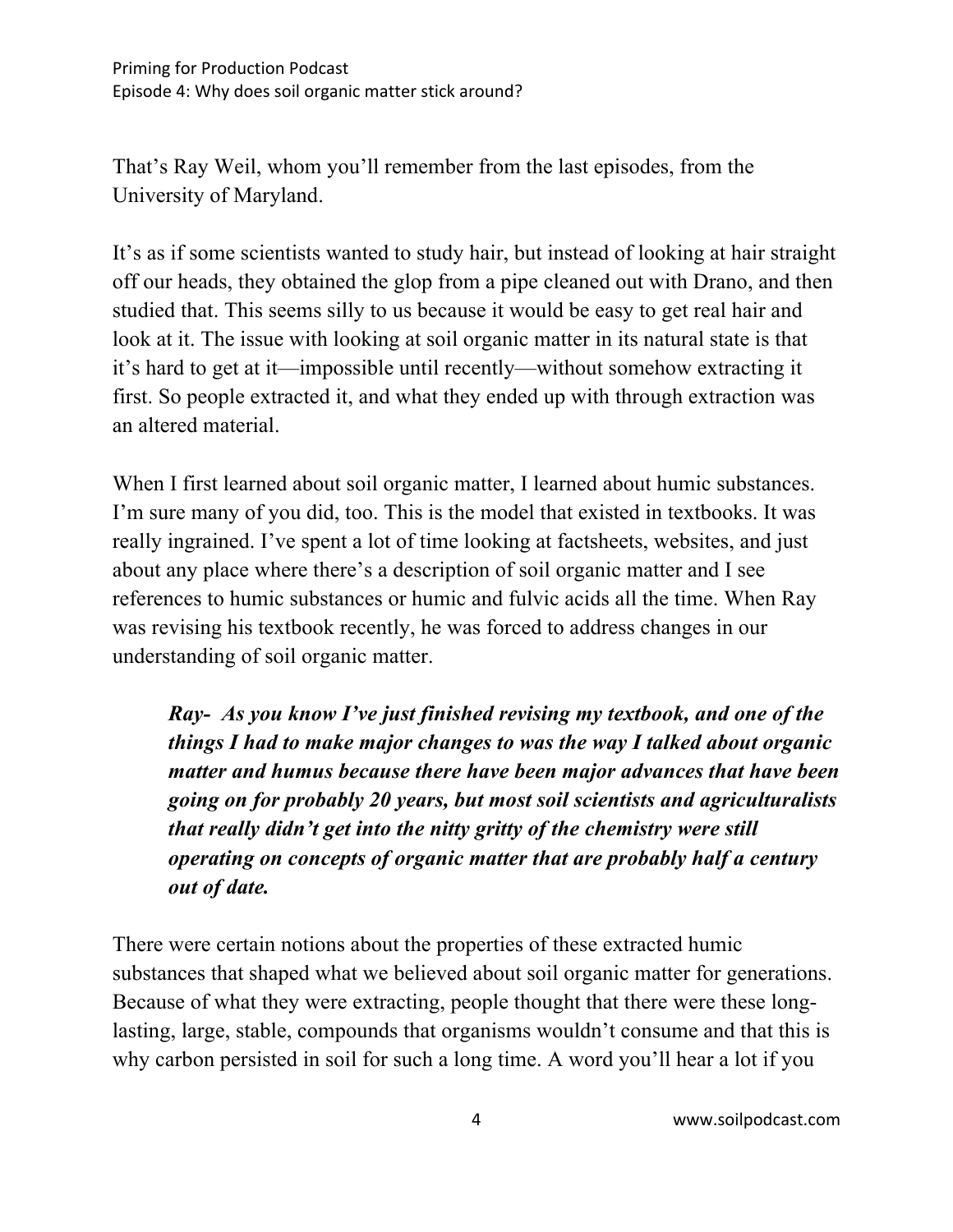start digging into this is "recalcitrant." It basically means hard for microbes to decompose. But these beliefs haven't held up to evidence.

*Johannes- The observations have not really stacked up to the premise that these are large recalcitrant molecules. It's an interesting phenomenon where the concept of humus and humic substances was a product of a certain extraction procedure that someone did 250 years ago.* 

Until recent decades, however, we didn't have technology that could let us see the real chemical composition of unaltered soil organic matter so we relied on these extractions. As analytical tools have advanced, people like Johannes have started looking directly at organic matter in soils, not at the alkaline-extracted proxy, to see what kind of molecules are there and where they're located in the soil. What they're observing has changed the way scientists are thinking about what soil organic matter is and why it persists in soil.

*Johannes- We're slowly converging on a model that looks quite different from the humification model. There's no resynthesis to a large molecule that is intrinsically persistent and recalcitrant in soil, that can be built up to form more organic matter, which means also when you want to have more organic matter in soil, you need to manage the flow of carbon rather than accrue a certain type of carbon that is supposedly recalcitrant. Which actually jibes very well with what farmers observe all the time. If I till more, if I destroy aggregates, if I do something that promotes organic matter mineralization, if I destroy the protection of carbon in soil, then I see less carbon over time. So I think it is intuitively, we are in tune with that view of a progressive degradation of organic matter to smaller and smaller molecules, but we still have to overcome this, in part still lingering scientific model, but definitely a very deeply ingrained popular view of humification and the formation of this stable humus.* 

So if soil organic matter isn't the humic substances that many of us were taught it is, what is it? Scientists are finding that the compounds in soil are smaller, simpler, and recognizable compounds compared to what was observed from these alkaline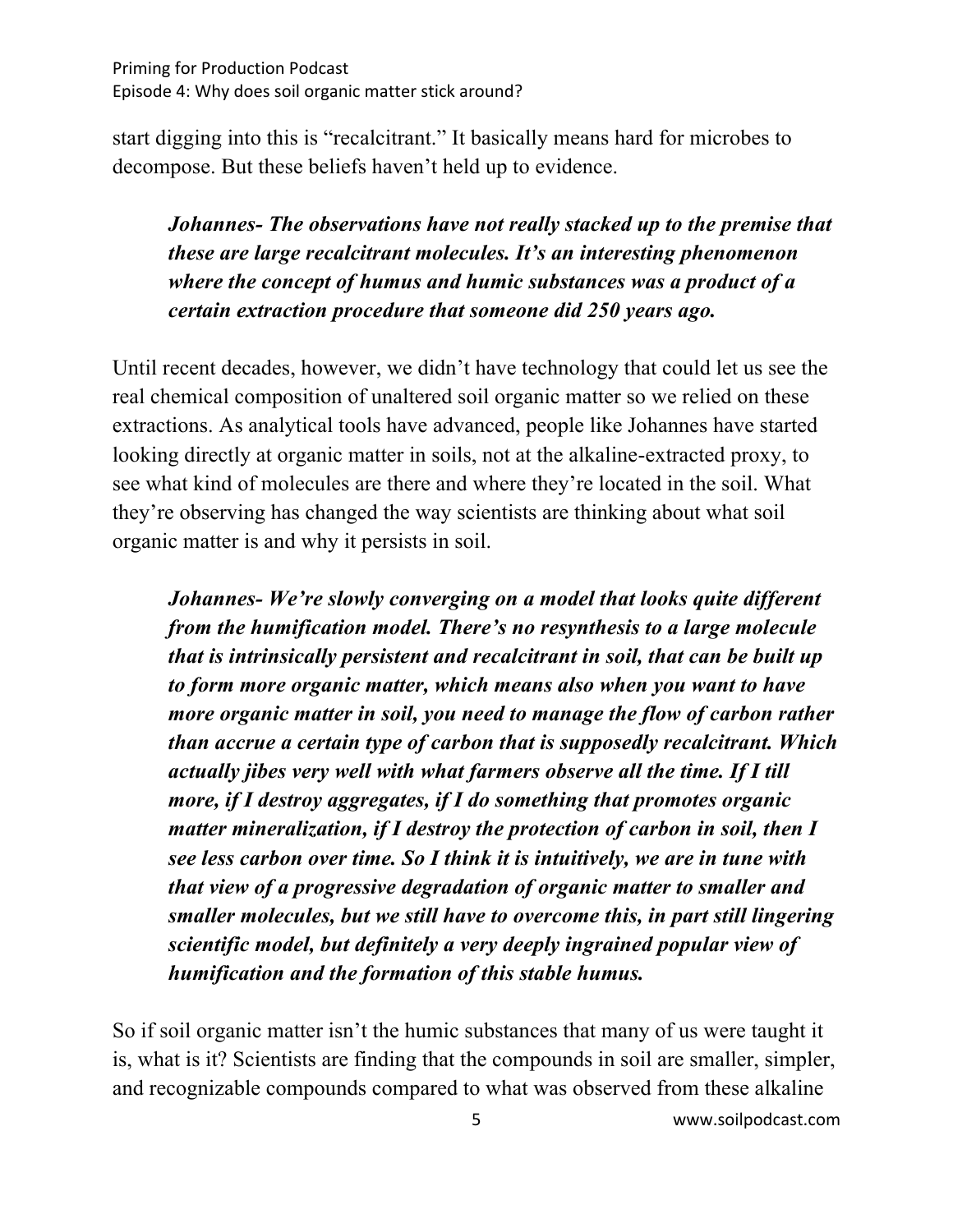extractions. Here's the same bit I played at the top of the episode about what soil organic matter really is.

*Johannes- Everything was a plant at some point. Some of it still looks like a plant, like a small leaf fragment, which is typically around 10, 20, 30% of soil C. The rest was a microbe not too long ago, or will be a microbe not too long in the future. The soil organic matter is constantly transformed by microorganisms. The microorganisms themselves, the living microorganisms, make only a very small portion of the total carbon, usually less than 10% is in living microorganisms at any given time, but the other 90%, the largest part of that, was a microorganism not so long ago.* 

This is a very different picture of soil organic matter than the previous paradigm of humic substances, but new research strongly supports the idea that soil organic matter is dominated by dead microbial cells and simple microbial products. To learn more about this, I spoke with someone who has studied the role of microbes in processing organic matter.

## *I'm Cynthia Kallenbach, a post-doctoral fellow at Colorado State University with the Innovation Center for Sustainable Agriculture.*

For her dissertation research, Cynthia did kind of a proof-of-concept experiment in the lab to see whether she could get microbes to create soil organic matter that resembled soil organic matter from a real, field soil.

*Cynthia-So we took two different types of clay, pure clay, there was no carbon, there was no microbial community associated with the clay. We mixed sand with clay and then we took inoculum from a field soil in Michigan that was a prairie soil and just inoculated it with that community. We weren't that interested in who was there, what the community was, we just wanted to add some microbes to these pure clays.*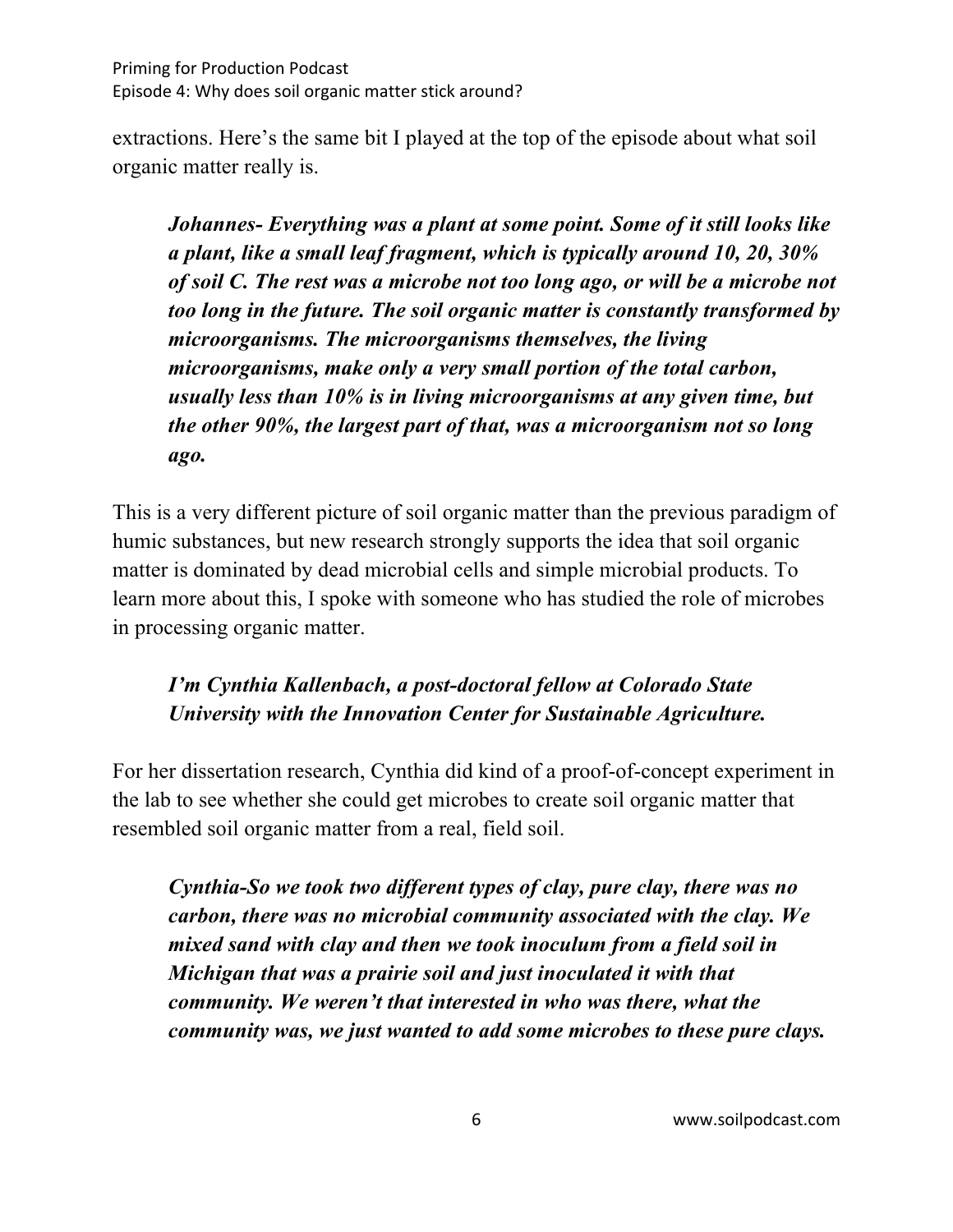*Then we gave the community glucose, which is basically a sugar, a simple sugar, and we gave them glucose every week for 15 months and we just followed the development of the soils over time, the microbial community that grew from this inoculum into a more established community.* 

They chose glucose not just because it's easy for microbial communities to consume, but because microbes in a field soil may see a lot of glucose coming out of plant roots.

## *Cynthia- We know more and more that the exudates and the compounds that are leaking out of roots are the main energy supply for microbes and a lot of that exudate material is glucose.*

They also gave the microbes other nutrients, like nitrogen, phosphorus, and sulfur, that they need to survive, creating the conditions for them to thrive.

*Cynthia- We looked at chemistry of the soil organic matter and the amount of this new soil organic matter we were accumulating. What was nice about the set-up is that glucose is rapidly utilized by microbial community. It doesn't stick around in the soil generally. And using some analytical chemical techniques, we could look at soil organic matter chemistry to determine that the glucose wasn't sticking around and the carbon we were building was coming from these microbial inputs.* 

*In the end, after 15 months, we had about 1% soil carbon. We see that in a lot of agricultural soils, that level of carbon concentration. So it's a lot over a very short period of time.* 

If you remember back to last episode when I said organic matter is about half carbon, this translates to nearly 2% organic matter that the microbes had built up in the soil over 15 months. This is similar to what a lot of agricultural soils have. Granted, this was on a lab bench and not in the field so this certainly is not 100% translatable to the field.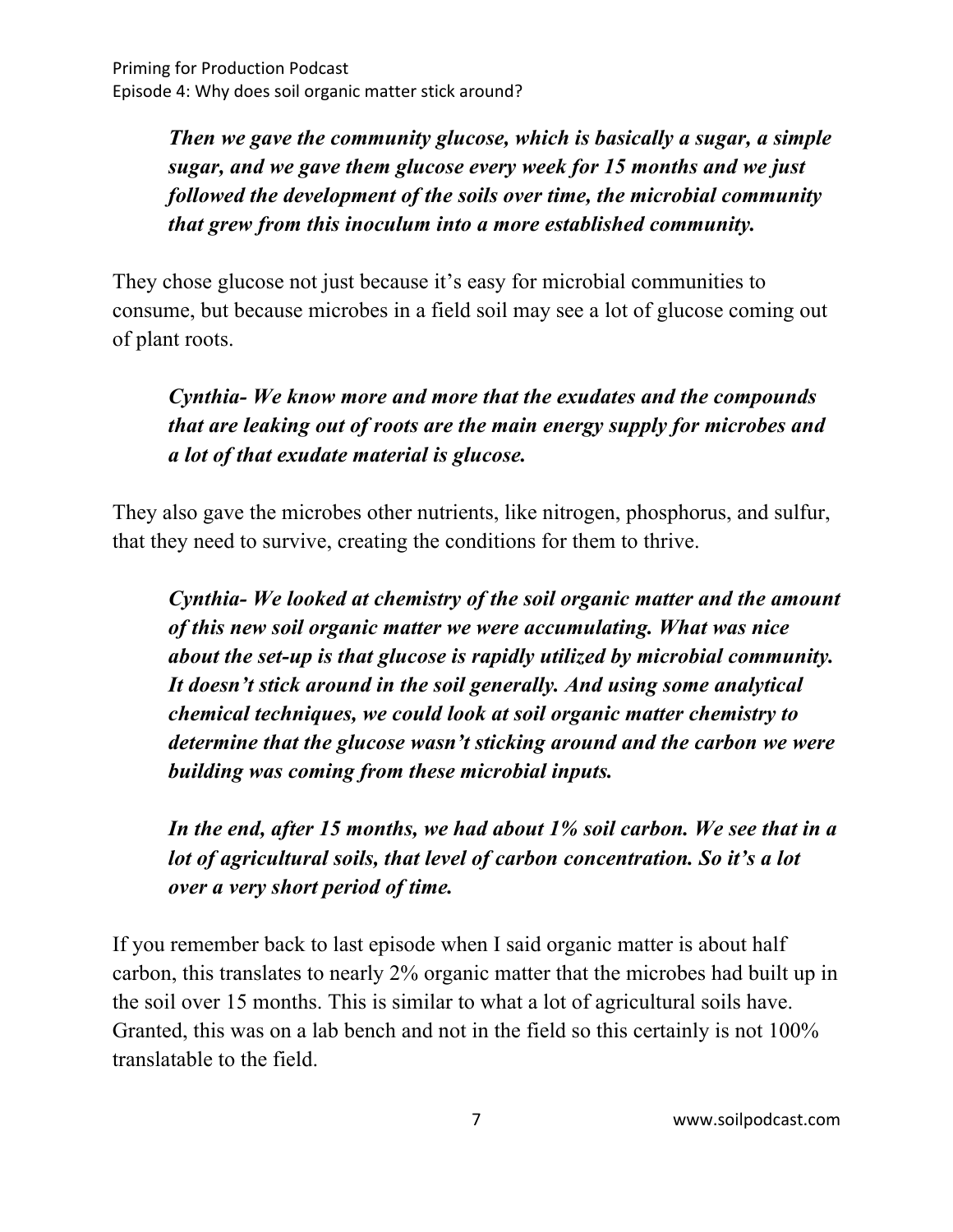*Cynthia- Well these are idealized systems. There were no limitations to the microbial community so we really tried to create a system where the microbial community could thrive and really build up biomass and in fact our microbial biomass concentrations were extraordinarily high, stuff you would never find in any cultivated soil. So we were generating a lot of these microbial products.*

They were also starting from zero organic matter, a situation that doesn't really exist in the natural world. Despite the short time frame, the organic matter that they accumulated was really similar in terms of its chemical composition to what they saw in a natural field soil. The microbial transformation of glucose led to a lot of proteins, lipids, polysaccharides, and nitrogen-bearing compounds just like the field soil.

*Cynthia- There were statistically some differences in some of the compounds, but it definitely was starting to resemble what we would see in a natural field soil in terms of the number of compounds, the complexity of that chemistry and the relative abundance of certain groups. That was really interesting to us, that we could get the same level of chemical complexity and diversity that we see in a natural field soil.*

Cynthia was able to create this soil organic matter really fast, but in natural soils, we know that some of the organic carbon has been around a really long time. We know this from a method called carbon dating, which measures the amount of carbon 14, which is naturally occurring radioactive carbon. Measuring carbon 14 can give us a good sense of how old the carbon in organic matter is. So how does this notion of soil organic matter as a constantly evolving substance jibe with the data showing that some carbon in soils is hundreds or even thousands of years old?

*Johannes- carbon dating is a very valuable tool, but the only thing it can say is that this carbon was fixed by photosynthesis into organic matter at a certain time in the past. That doesn't mean that it has been in this form since that time. So it could be that the leaf that fixed the*  $CO<sub>2</sub>$  *200 years ago, that that carbon is still in the soil, but it's not in the form it was fixed*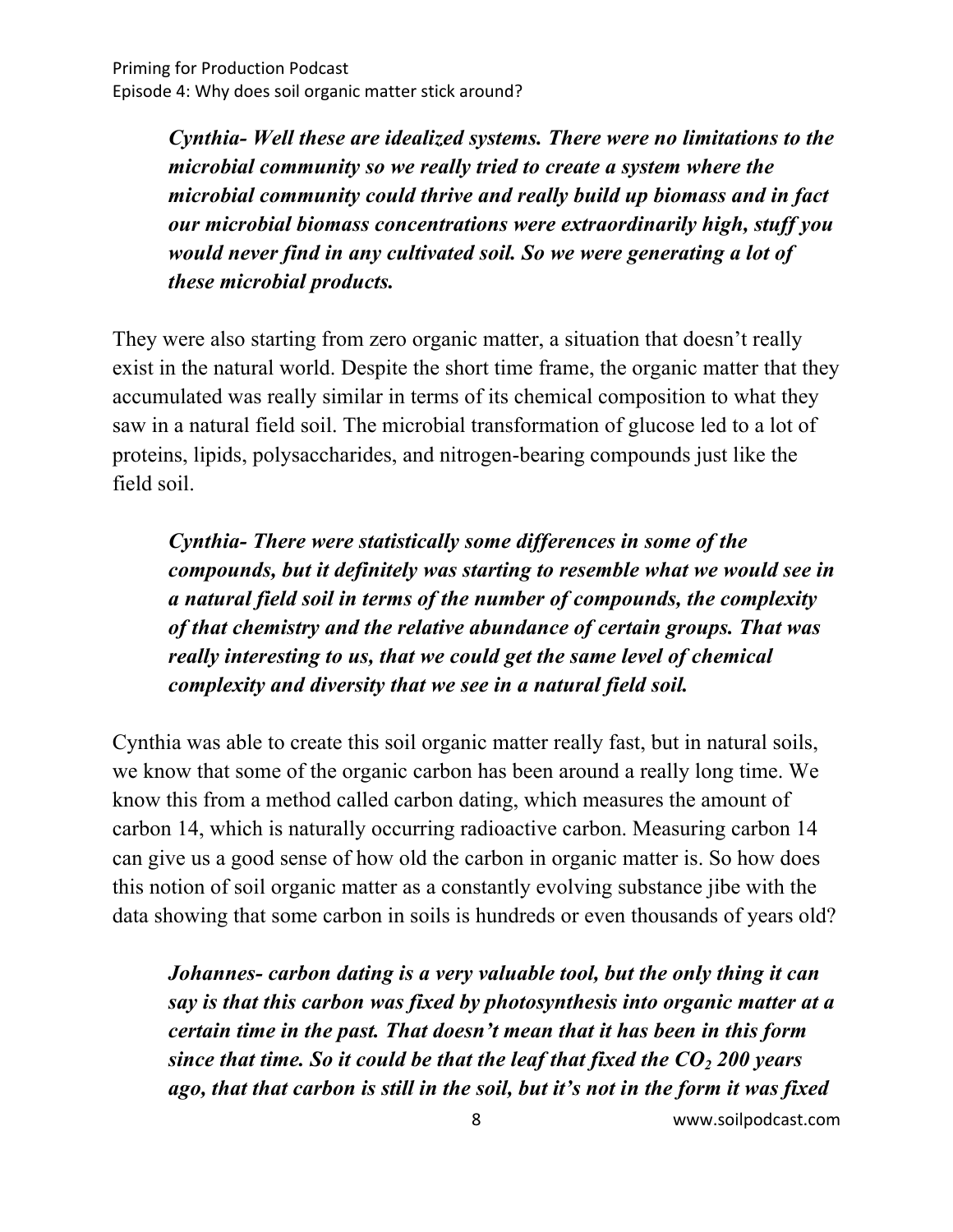*in. It might have undergone numerous transformations in the soil. It's still that carbon, but it might have been a microorganism a thousand times in the past and died again and adsorbed to a clay particle being sandwiched between two clay particles for a few decades, then broken up again because the clay particles dissolve, then eaten by a microbe. Then it became an organic substance in the microbe, the microbe died, that molecule is again adsorbed to another clay particle, again sandwiched between two clay particles, stays there for another few years. And so on and so forth*

Natalie (in interview)- It just hasn't yet made it to  $CO<sub>2</sub>$ 

*Johannes- That's all that it says. There is a false conclusion that we draw from something being old that it's also recalcitrant. Something being old means only that it's old. That it has been fixed by photosynthesis a long time ago. That's all that it says. So it could have cycled a long time between microorganism and adsorbed to a clay particle and back and forth.* 

So even the *old* carbon in soil can undergo transformations. That's not to say some carbon doesn't stick around longer than other carbon, depending on factors like how appetizing it is to organisms and where it ends up in the soil. We'll talk more about these things in the next episode.

Let me get back to the word humus for a moment. When people talk about humus, it evokes many of the old understandings of organic matter-the humic substances notion that hasn't held up to investigation. It's a word that people are very attached to and honestly it's a really nice word to say. "Soil organic matter" doesn't roll off the tongue in quite the same way.

*Johannes-There are a lot of feelings associated with the term humus, and it has been used for hundreds of years and millennia before somebody had the idea to use sodium hydroxide as a soil extractant, but it was very often used in the term of soil itself, whereas after the discovery that you could*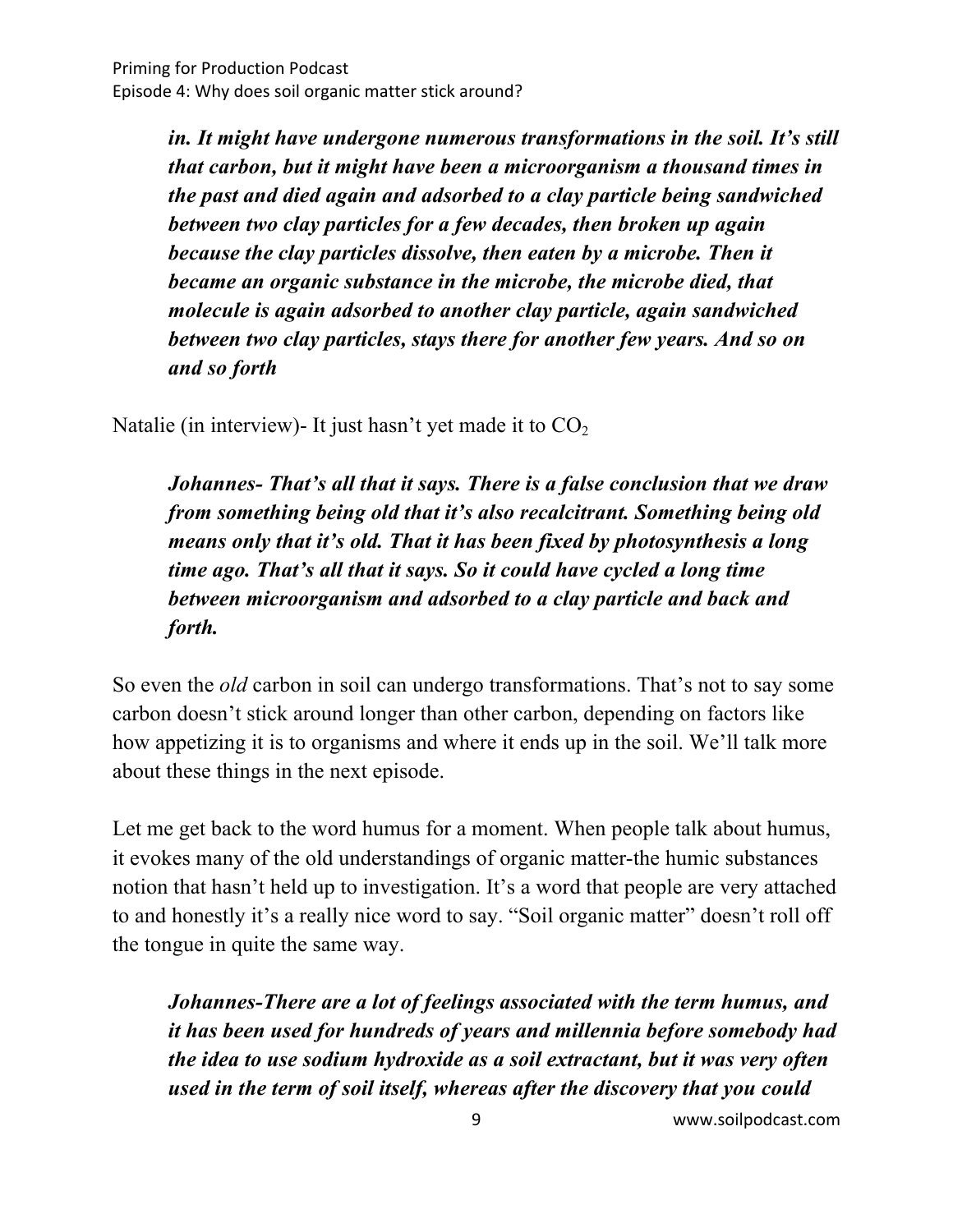*extract a lot of organic matter with sodium hydroxide, it was used for the organic fraction and specifically that presumably very stable part of soil organic matter that we then called humus and then can characterize further with different extractions by alkaline solutions.*

Because I think it's impossible to separate the word humus from all that it has come to be associated with, I choose not to use the word and instead just to say soil organic matter. This is totally a matter of personal opinion, but I thought I would explain why you won't hear me say it.

The emerging model of soil organic matter is very optimistic about building back organic matter that we've lost, and this is in line with what farmers like Steve Groff are seeing and what Ray discussed at the end of last episode about how organic matter levels can increase rapidly when you make a radical change. Cynthia is careful not to take the results of her research too far, but it's nonetheless pretty exciting.

*Cynthia-We can start to think that maybe we can actually build carbon faster than we previously thought. And in fact, if we start to look at C14, radiocarbon carbon dating which has long been our golden method for estimating carbon age, we actually find that some of the most stable carbon is fairly new. You can imagine that those microbes are constantly contributing to that stable carbon pool. It doesn't necessarily take centuries for that carbon to end up there.*

This is a good place for me to recap a little from this episode. Soil organic matter is really important for all the reasons we always thought—it affects the physics, biology, and chemistry of soil as I discussed in the first episode. What is changing is our understanding of what soil organic matter actually is. Because it was hard to extract and look at organic matter without changing its very nature, we used to think there were these complex humic substances in soils that took a really long time to accumulate and stuck around for a long time because of their chemical composition. We now realize that the organic matter in soils is largely compounds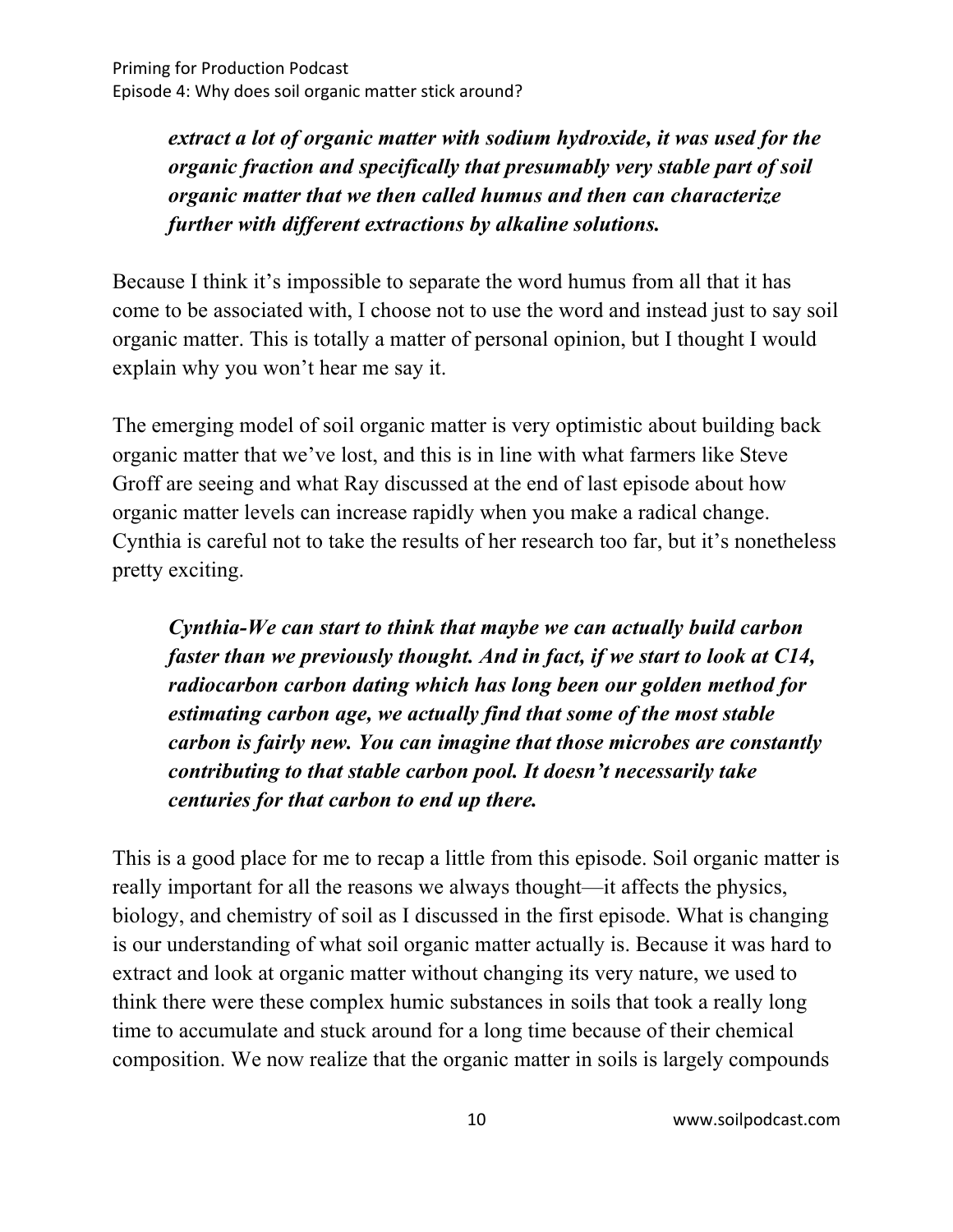from dead microbes, and that it doesn't have to take a long time to accumulate organic matter in soil.

The question is: how do we create the perfect conditions in the field for microbes to do their jobs turning over and storing away more organic matter?

In the next episode, the final installment in this organic matter series, I'm going to get into this question of the conditions for soil carbon storage, so tune back in. I'm also going to talk in a later episode about some of the ways we can measure **different** soil carbon pools to see whether our management practices are having an effect.

Oh, and one final note about humic substances that I didn't want to include in the original main discussion because it was already confusing enough. Some of you may have seen products available that are called humic and fulvic acids. How do these products relate to soil organic matter? Remember how I said people would subject the soil to a series of alkaline and acid extractions and the products of these extractions were called humic substances? People also did this to other organic materials like low-grade coal. So most of those products you see on the market as either humic or fulvic acids are extracted from some organic material like lowgrade coal. They're a product of a specific extraction procedure. Studies in greenhouses have shown that they can have a positive effect on plant growth. But these substances should not be confused with what is actually present in soil organic matter, and they are definitely not a cost-effective way to build organic matter in soil.

As usual, you can get the full transcript of this podcast on the website, soilpodcast.com. I'd also love it if you'd stop in and give me some feedback on the podcast there too! This podcast was made possible by a grant from Northeast Sustainable Agriculture Research and Education. In order to keep programs like this possible, we need to hear from you! So once again, check out soilpodcast.com.

I want to thank Johannes Lehmann at Cornell University, Ray Weil at the University of Maryland, and Cynthia Kallenbach at Colorado State for their time